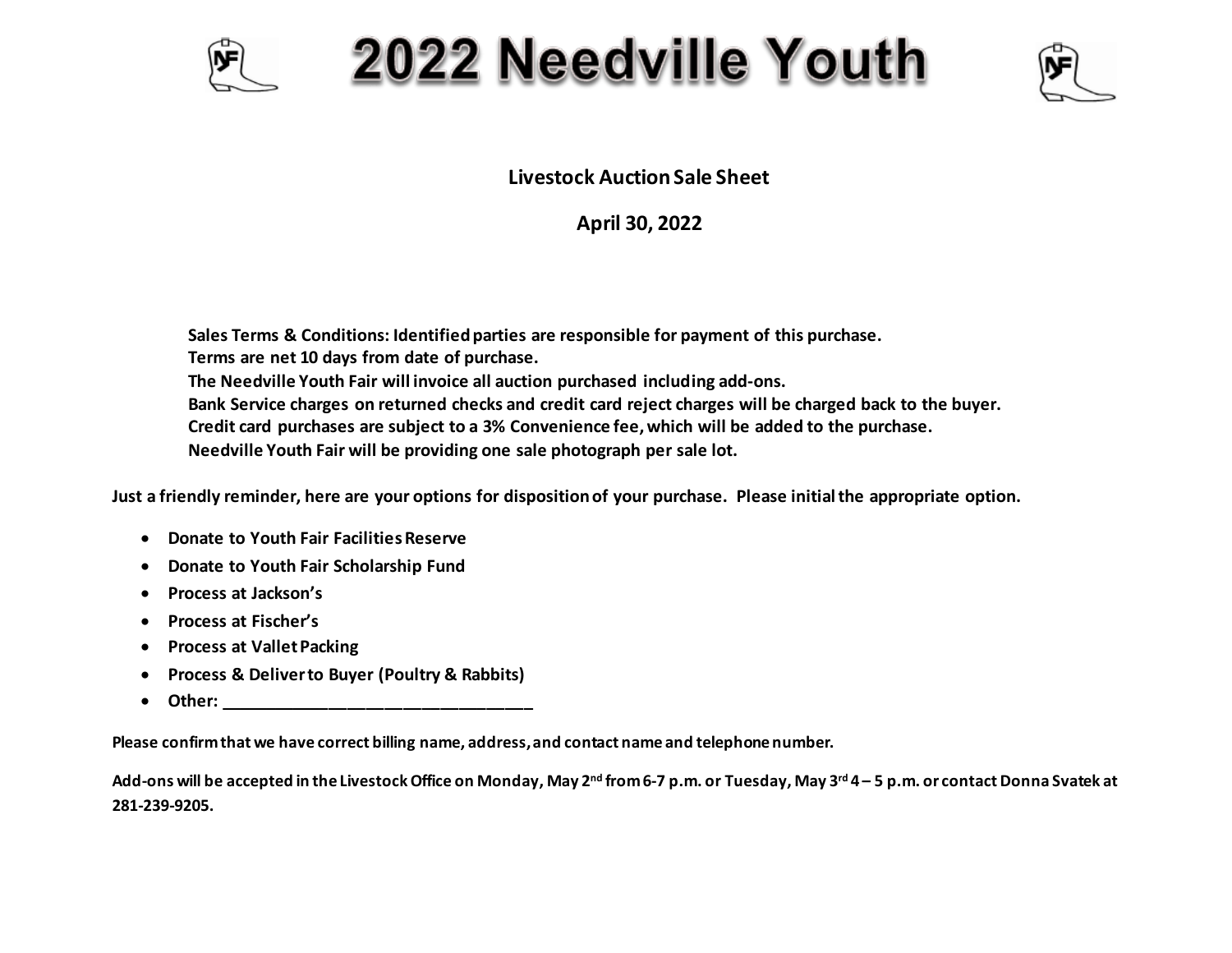## **2022 NYF Livestock, Poultry and Rabbit Auction**

| Lot No. |                     | <b>Division</b>                             | <b>Exhibitor</b>         | Club                                     | Tag ID       | <b>Show Weight</b> | <b>Floor Price</b> | <b>Buyer/Selling Price</b> |
|---------|---------------------|---------------------------------------------|--------------------------|------------------------------------------|--------------|--------------------|--------------------|----------------------------|
|         | 1 Grand Champion    | <b>Steer</b>                                | Logan Teykl              | <b>Big Creek 4-H</b>                     | 5            | 1,265              | \$1,366.20         |                            |
|         | 2 Grand Champion    | Lamb                                        | Sage Korczynski          | <b>Needville FFA</b>                     | 36           | 160                | \$352.00           |                            |
|         | 3 Grand Champion    | <b>Swine</b>                                | <b>Hunter Bienek</b>     | 4-H Livestock<br>Producers               | 95           | 268                | \$160.80           |                            |
|         | 4 Grand Champion    | Roaster                                     | <b>Cavender Kolar</b>    | <b>Needville 4-H</b>                     |              |                    | \$0.00             |                            |
|         | 5 Grand Champion    | <b>Broilers</b>                             | <b>Gus Blezinger</b>     | <b>Needville FFA</b>                     |              |                    | \$0.00             |                            |
|         | 6 Grand Champion    | <b>Rabbit</b>                               | <b>Breelyn Black</b>     | <b>4-H Livestock</b><br><b>Producers</b> | 5            |                    | \$0.00             |                            |
|         | 7 Grand Champion    | Goat                                        | Keeli Teykl              | <b>Needville FFA</b>                     | 3            | 105                | \$304.50           |                            |
|         | 8 Grand Champion    | <b>Commercial</b><br><b>Breeding Heifer</b> | <b>Colt Klemstein</b>    | <b>4-H Livestock</b><br><b>Producers</b> | 27           |                    | \$0.00             |                            |
|         | 9 Reserve Champion  | <b>Steer</b>                                | Lita Meyer               | <b>Big Creek 4-H</b>                     | 22           | 1,470              | \$1,587.60         |                            |
|         | 10 Reserve Champion | Lamb                                        | <b>Myla Meyer</b>        | <b>Big Creek 4-H</b>                     | 34           | 154                | \$338.80           |                            |
|         | 11 Reserve Champion | <b>Swine</b>                                | Jacie Hebert             | <b>4-H Livestock</b><br><b>Producers</b> | 115          | 257                | \$154.20           |                            |
|         | 12 Reserve Champion | Roaster                                     | Michael Jochen           | <b>Needville Jr. FFA</b>                 |              |                    | \$0.00             |                            |
|         | 13 Reserve Champion | <b>Broilers</b>                             | <b>Malorie Kveton</b>    | <b>Needville FFA</b>                     |              |                    | \$0.00             |                            |
|         | 14 Reserve Champion | <b>Rabbit</b>                               | <b>Kamryn Fenske</b>     | <b>Needville Jr. FFA</b>                 | 12           |                    | \$0.00             |                            |
|         | 15 Reserve Champion | Goat                                        | <b>Kimberly Eversole</b> | <b>Needville 4-H</b>                     | $\mathbf{1}$ | 112                | \$324.80           |                            |
|         | 16 Reserve Champion | <b>Commercial</b><br><b>Breeding Heifer</b> | <b>Cole Todd</b>         | <b>Needville FFA</b>                     | 21           |                    | \$0.00             |                            |
| 17      |                     | <b>Steer</b>                                | <b>Cade Teykl</b>        | <b>Big Creek 4-H</b>                     | 4            | 1,375              | \$1,485.00         |                            |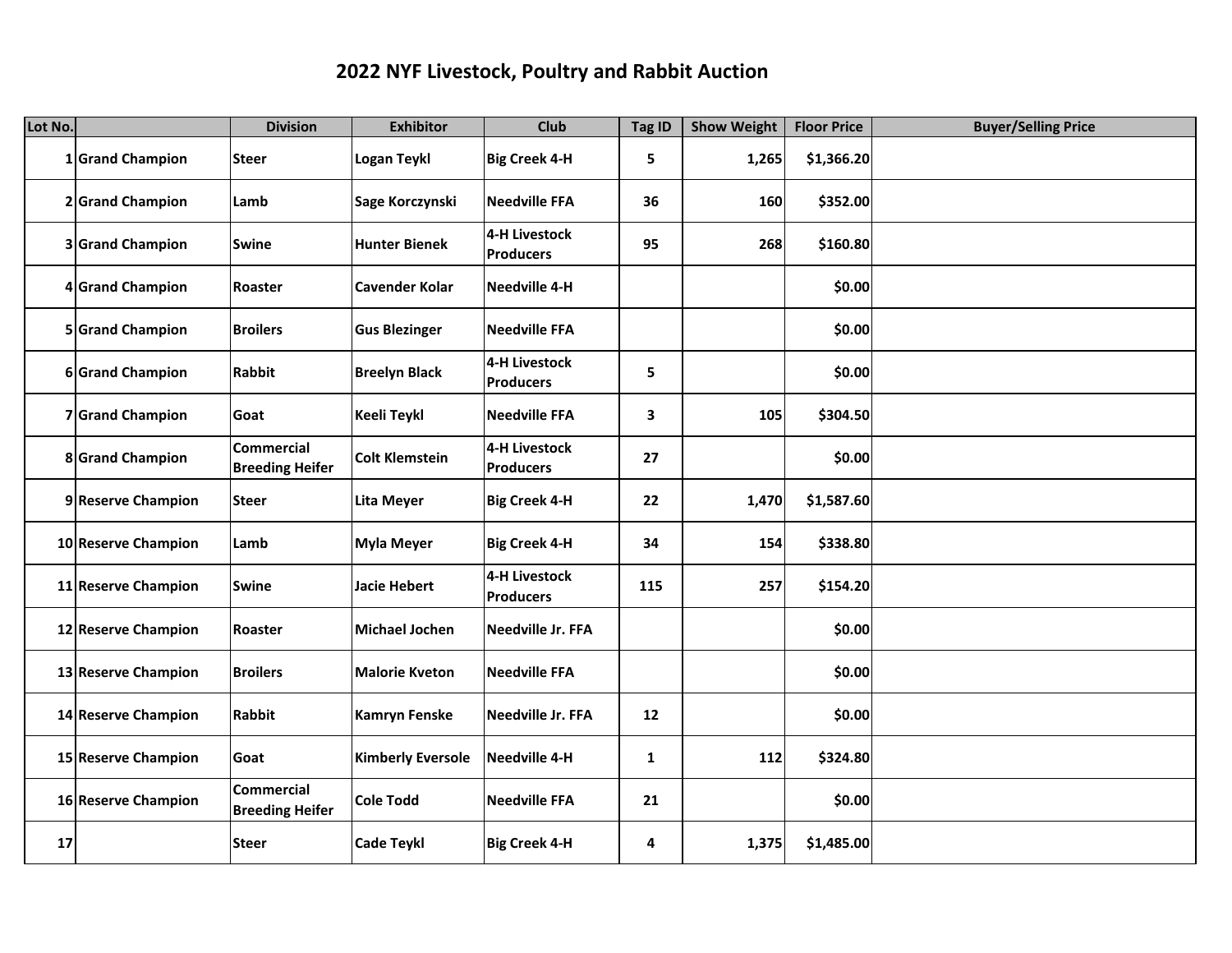| 18 | Lamb                                 | <b>Lita Meyer</b>         | <b>Needville FFA</b>                     | 33           | 173   | \$380.60   |  |
|----|--------------------------------------|---------------------------|------------------------------------------|--------------|-------|------------|--|
| 19 | <b>Swine</b>                         | <b>Colt Smith</b>         | 4-H Livestock<br><b>Producers</b>        | 78           | 275   | \$165.00   |  |
| 20 | Roaster                              | <b>Owen Kaminski</b>      | 4-H Livestock<br><b>Producers</b>        |              |       | \$0.00     |  |
| 21 | <b>Broilers</b>                      | <b>Reagan Rouse</b>       | 4-H Livestock<br><b>Producers</b>        |              |       | \$0.00     |  |
| 22 | <b>Rabbit</b>                        | <b>Kasen McLain</b>       | Needville Jr. FFA                        | 17           |       | \$0.00     |  |
| 23 | Goat                                 | <b>Isabel Bonham</b>      | Needville 4-H                            | $\mathbf{2}$ | 108   | \$313.20   |  |
| 24 | Commercial<br><b>Breeding Heifer</b> | <b>Cooper Mires</b>       | 4-H Livestock<br><b>Producers</b>        | 13           | 1,200 | \$0.00     |  |
| 25 | <b>Steer</b>                         | <b>Kalleigh Roberts</b>   | <b>Needville FFA</b>                     | 19           | 1,365 | \$1,474.20 |  |
| 26 | Lamb                                 | <b>Rebecca Moran</b>      | 4-H Livestock<br><b>Producers</b>        | 29           | 155   | \$341.00   |  |
| 27 | <b>Swine</b>                         | <b>Hallie Bienek</b>      | 4-H Livestock<br><b>Producers</b>        | 94           | 254   | \$152.40   |  |
| 28 | Roaster                              | <b>Paisley Lightfoot</b>  | Lonestar Bend 4-H                        |              |       | \$0.00     |  |
| 29 | <b>Broilers</b>                      | Jodi Kalinowski           | Needville 4-H                            |              |       | \$0.00     |  |
| 30 | <b>Rabbit</b>                        | Levi Baranowski           | 4-H Livestock<br>Producers               | 21           |       | \$0.00     |  |
| 31 | Commercial<br><b>Breeding Heifer</b> | J Ethan Bryan             | 4-H Livestock<br><b>Producers</b>        | 5            |       | \$0.00     |  |
| 32 | <b>Steer</b>                         | <b>Bailey Vasquez</b>     | <b>Needville FFA</b>                     | 27           | 1,365 | \$1,474.20 |  |
| 33 | Lamb                                 | <b>Gage Wilson</b>        | <b>Big Creek 4-H</b>                     | 31           | 177   | \$389.40   |  |
| 34 | <b>Swine</b>                         | <b>Evan Hebert</b>        | <b>4-H Livestock</b><br><b>Producers</b> | 113          | 269   | \$161.40   |  |
| 35 | Roaster                              | <b>Stockton Lightfoot</b> | Lonestar Bend 4-H                        |              |       | \$0.00     |  |
| 36 | <b>Broilers</b>                      | Jessalyn Gregory          | 4-H Livestock<br>Producers               |              |       | \$0.00     |  |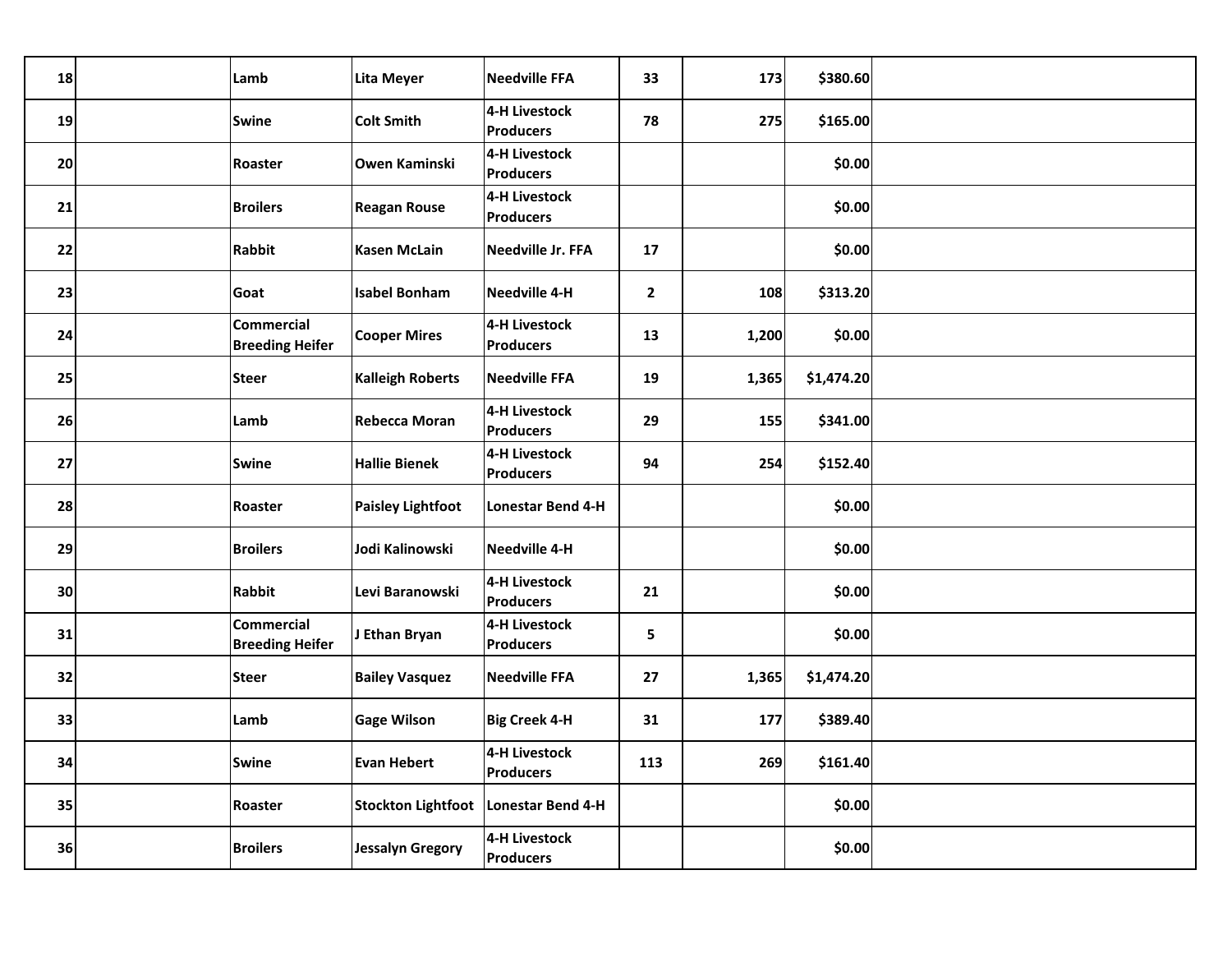| 37 | Rabbit                                      | Peyton Gough            | 4-H Livestock<br><b>Producers</b> | 4                       |       | \$0.00     |  |
|----|---------------------------------------------|-------------------------|-----------------------------------|-------------------------|-------|------------|--|
| 38 | <b>Commercial</b><br><b>Breeding Heifer</b> | <b>Layton Reed</b>      | Needville Jr. FFA                 | $\mathbf{1}$            |       | \$0.00     |  |
| 39 | <b>Steer</b>                                | Keeli Teykl             | <b>Needville FFA</b>              | 21                      | 1,400 | \$1,512.00 |  |
| 40 | Lamb                                        | <b>Maci Rubesh</b>      | 4-H Livestock<br><b>Producers</b> | 26                      | 185   | \$407.00   |  |
| 41 | <b>Swine</b>                                | Levi Baranowski         | 4-H Livestock<br><b>Producers</b> | 103                     | 259   | \$155.40   |  |
| 42 | Roaster                                     | <b>Gage Wilson</b>      | <b>Big Creek 4-H</b>              |                         |       | \$0.00     |  |
| 43 | <b>Broilers</b>                             | <b>Ryder Stasney</b>    | 4-H Livestock<br><b>Producers</b> |                         |       | \$0.00     |  |
| 44 | Rabbit                                      | <b>John Reiser</b>      | 4-H Livestock<br><b>Producers</b> | $\overline{\mathbf{z}}$ |       | \$0.00     |  |
| 45 | <b>Commercial</b><br><b>Breeding Heifer</b> | <b>Caden Meuth</b>      | <b>Big Creek 4-H</b>              | 8                       |       | \$0.00     |  |
| 46 | <b>Steer</b>                                | <b>Claire Todd</b>      | <b>Needville FFA</b>              | 24                      | 1,100 | \$1,188.00 |  |
| 47 | Lamb                                        | <b>Emma Satsky</b>      | 4-H Livestock<br><b>Producers</b> | 41                      | 150   | \$330.00   |  |
| 48 | <b>Swine</b>                                | <b>Bailey Vasquez</b>   | <b>Needville FFA</b>              | 83                      | 279   | \$167.40   |  |
| 49 | Roaster                                     | Kileah Wilkerson        | 4-H Livestock<br><b>Producers</b> |                         |       | \$0.00     |  |
| 50 | <b>Broilers</b>                             | Michael Jochen          | Needville Jr. FFA                 |                         |       | \$0.00     |  |
| 51 | Rabbit                                      | <b>Skylar Wilkerson</b> | Needville 4-H                     | 15                      |       | \$0.00     |  |
| 52 | Commercial<br><b>Breeding Heifer</b>        | <b>Bailey Vasquez</b>   | <b>Needville FFA</b>              | 26                      |       | \$0.00     |  |
| 53 | <b>Steer</b>                                | <b>Kameron DuBose</b>   | <b>Needville FFA</b>              | 13                      | 1,200 | \$1,296.00 |  |
| 54 | <b>Swine</b>                                | Owen Kaminski           | 4-H Livestock<br><b>Producers</b> | 97                      | 247   | \$148.20   |  |
| 55 | Roaster                                     | <b>Cameron Flake</b>    | <b>Needville FFA</b>              |                         |       | \$0.00     |  |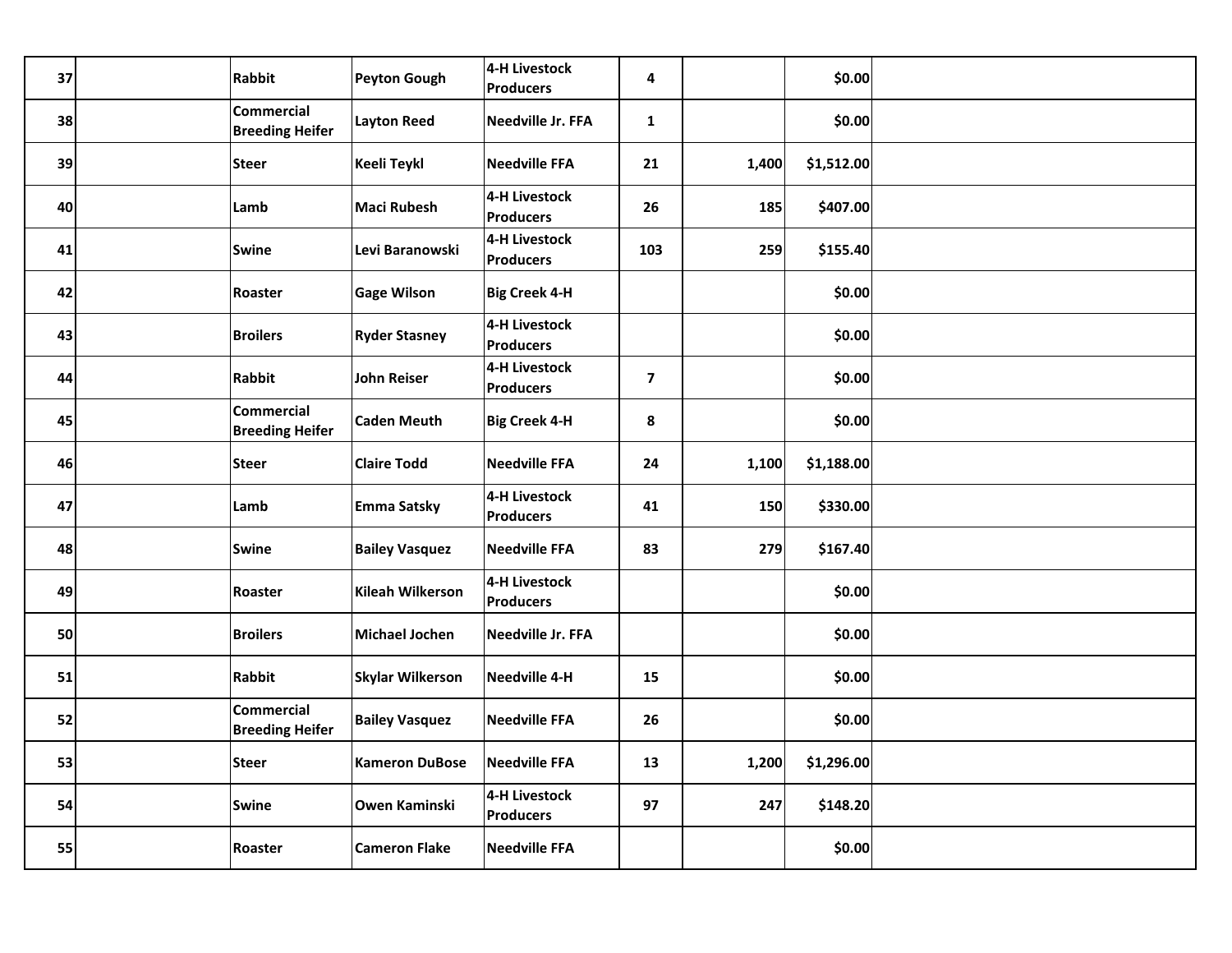| 56 | <b>Broilers</b>                             | <b>KAMERAN KREJCI</b>    | Needville Jr. FFA                 |     |       | \$0.00     |  |
|----|---------------------------------------------|--------------------------|-----------------------------------|-----|-------|------------|--|
| 57 | Rabbit                                      | <b>Kynlee McLain</b>     | Needville Jr. FFA                 | 16  |       | \$0.00     |  |
| 58 | <b>Commercial</b><br><b>Breeding Heifer</b> | <b>Kalleigh Roberts</b>  | <b>Needville FFA</b>              | 29  |       | \$0.00     |  |
| 59 | <b>Steer</b>                                | <b>Haleigh Pitts</b>     | Needville Jr. FFA                 | 14  | 1,250 | \$1,350.00 |  |
| 60 | Lamb                                        | <b>Fiona Fisher</b>      | Needville Jr. FFA                 | 39  | 129   | \$283.80   |  |
| 61 | <b>Swine</b>                                | <b>Cameron Flake</b>     | <b>Needville FFA</b>              | 111 | 268   | \$160.80   |  |
| 62 | Roaster                                     | <b>Myla Meyer</b>        | <b>Big Creek 4-H</b>              |     |       | \$0.00     |  |
| 63 | <b>Broilers</b>                             | <b>Cavender Kolar</b>    | Needville 4-H                     |     |       | \$0.00     |  |
| 64 | Rabbit                                      | <b>Dustin Folkens</b>    | Lonestar Bend 4-H                 | 9   |       | \$0.00     |  |
| 65 | <b>Commercial</b><br><b>Breeding Heifer</b> | <b>Tayton Jan</b>        | <b>Big Creek 4-H</b>              | 20  |       | \$0.00     |  |
| 66 | <b>Steer</b>                                | <b>Meredith Nessler</b>  | <b>Needville FFA</b>              | 26  | 900   | \$972.00   |  |
| 67 | Lamb                                        | <b>Raleigh Fisher</b>    | Needville Jr. FFA                 | 40  | 124   | \$272.80   |  |
| 68 | <b>Swine</b>                                | Jada Vasquez             | Needville Jr. FFA                 | 84  | 263   | \$157.80   |  |
| 69 | <b>Broilers</b>                             | <b>Trenton Smith</b>     | <b>Big Creek 4-H</b>              |     |       | \$0.00     |  |
| 70 | Rabbit                                      | <b>Kaleigh McDonald</b>  | Needville Jr. FFA                 | 11  |       | \$0.00     |  |
| 71 | <b>Commercial</b><br><b>Breeding Heifer</b> | <b>Kameron DuBose</b>    | <b>Needville FFA</b>              | 28  |       | \$0.00     |  |
| 72 | <b>Swine</b>                                | <b>Austin Moran</b>      | 4-H Livestock<br><b>Producers</b> | 96  | 275   | \$165.00   |  |
| 73 | <b>Broilers</b>                             | <b>Charlotte Smith</b>   | <b>Big Creek 4-H</b>              |     |       | \$0.00     |  |
| 74 | <b>Rabbit</b>                               | <b>Caribelle Folkens</b> | Lonestar Bend 4-H                 | 10  |       | \$0.00     |  |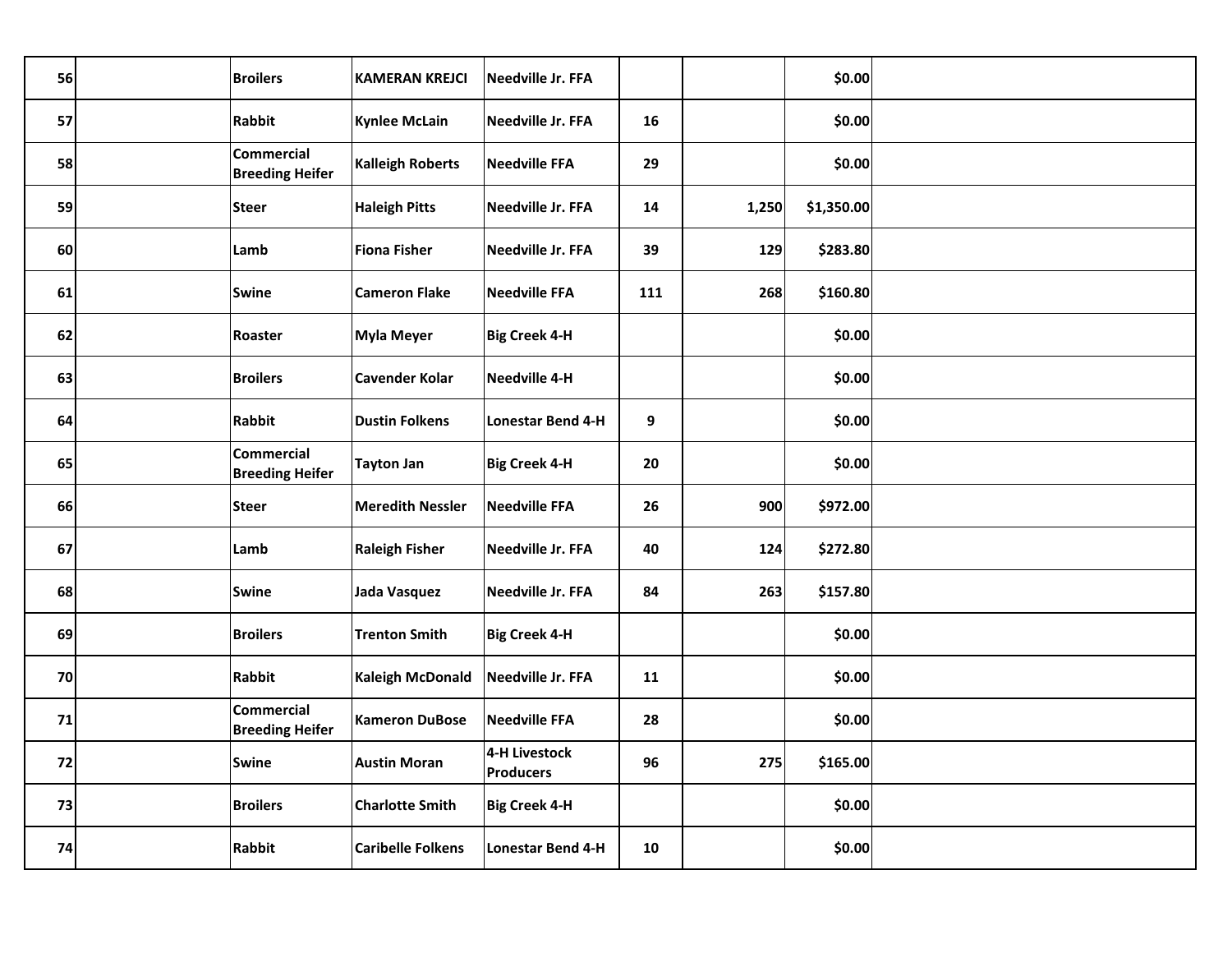| 75 | Commercial<br><b>Breeding Heifer</b>        | Hayden Meyer           | <b>Needville FFA</b>              | 9            |     | \$0.00   |  |
|----|---------------------------------------------|------------------------|-----------------------------------|--------------|-----|----------|--|
| 76 | <b>Swine</b>                                | <b>Clara Koffel</b>    | Needville 4-H                     | 93           | 244 | \$146.40 |  |
| 77 | <b>Broilers</b>                             | Luke Flake             | <b>Needville FFA</b>              |              |     | \$0.00   |  |
| 78 | Rabbit                                      | <b>Ashlee Holik</b>    | <b>Big Creek 4-H</b>              | 19           |     | \$0.00   |  |
| 79 | <b>Commercial</b><br><b>Breeding Heifer</b> | <b>Mason Stanley</b>   | Needville Jr. FFA                 | $\mathbf{3}$ |     | \$0.00   |  |
| 80 | <b>Swine</b>                                | <b>Gunnar Koffel</b>   | Needville 4-H                     | 92           | 271 | \$162.60 |  |
| 81 | <b>Broilers</b>                             | <b>Peyton Gregory</b>  | 4-H Livestock<br>Producers        |              |     | \$0.00   |  |
| 82 | Rabbit                                      | Jada Vasquez           | Needville Jr. FFA                 | 8            |     | \$0.00   |  |
| 83 | Commercial<br><b>Breeding Heifer</b>        | <b>Kennedy Mires</b>   | 4-H Livestock<br>Producers        | 12           |     | \$0.00   |  |
| 84 | <b>Swine</b>                                | Kenadi Hall            | Needville Jr. FFA                 | 87           | 263 | \$157.80 |  |
| 85 | <b>Broilers</b>                             | <b>Gunnar Koffel</b>   | Needville 4-H                     |              |     | \$0.00   |  |
| 86 | Rabbit                                      | <b>KAMERAN KREJCI</b>  | <b>Needville Jr. FFA</b>          | $\mathbf{2}$ |     | \$0.00   |  |
| 87 | <b>Commercial</b><br><b>Breeding Heifer</b> | <b>Austin Stanley</b>  | <b>Needville FFA</b>              | 4            |     | \$0.00   |  |
| 88 | <b>Swine</b>                                | <b>Colt Klemstein</b>  | 4-H Livestock<br><b>Producers</b> | 117          | 280 | \$168.00 |  |
| 89 | Rabbit                                      | Madeline<br>Baranowski | <b>Needville FFA</b>              | 20           |     | \$0.00   |  |
| 90 | Commercial<br><b>Breeding Heifer</b>        | Lita Meyer             | <b>Needville FFA</b>              | 11           |     | \$0.00   |  |
| 91 | <b>Swine</b>                                | <b>Kennedy Mires</b>   | 4-H Livestock<br><b>Producers</b> | 106          | 243 | \$145.80 |  |
| 92 | <b>Rabbit</b>                               | Jodi Kalinowski        | Needville 4-H                     | 14           |     | \$0.00   |  |
| 93 | <b>Swine</b>                                | Kileah Wilkerson       | 4-H Livestock<br><b>Producers</b> | 99           | 271 | \$162.60 |  |